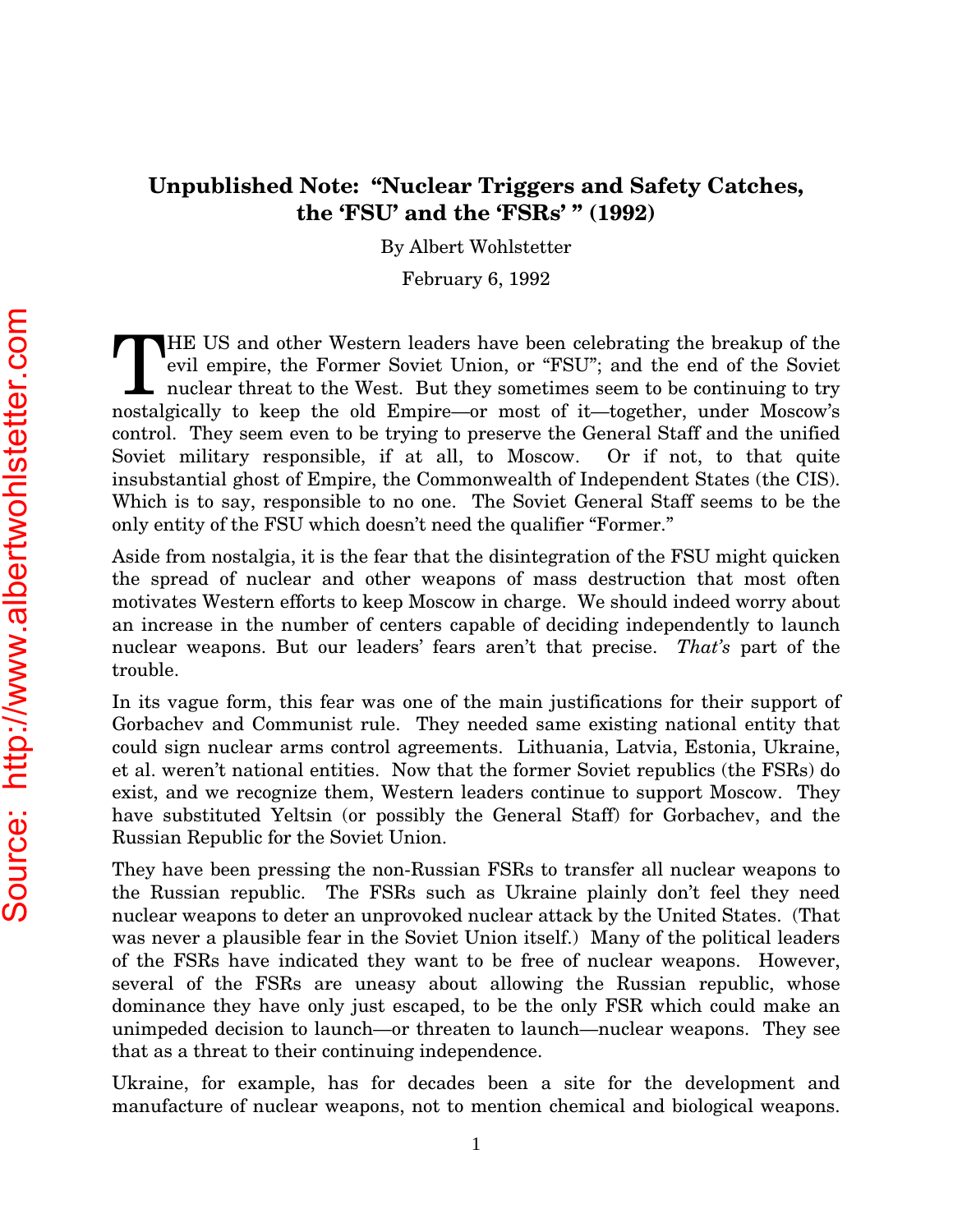Ukraine is likely to want to maintain some of the facilities they have, or build similar ones in the future. It seems the arrangements the US government has been pushing offer incentives for the spread of independent decision centers for the production and use of weapons of mass destruction. The Administration doesn't want Ukraine et al. to have nuclear weapons, but apparently it *does* want Russia to have them.

The Administration has made statements to the effect that it wants to see Russia keep nuclear weapons, even if they're aimed at us.

In December, Secretary Baker wound up in Brussels at the end of a long trip that took him to Moscow, Bishkek, Alma Ata, Minsk and Kiev. He held a press conference where he was asked,

Mr. Secretary, you said a minute ago that you were not unambiguously in favor of Russia becoming a non-nuclear power because you said you weren't prepared to walk away from the concept of deterrence. Can you be a little more specific as to who the Russian nuclear weapons are deterring?

Secretary Baker answered:

No, and I won't right now be any more specific with you about whom our weapons are deterring. But over the past forty years they have served as a substantial and significant deterrent, and I would like to see zero weapons targeted on the United States, but I'm not prepared today here, having said that, to subscribe to the philosophy of de-nuclearization. That's all I was saying.

How's that again? He and some of his advisors, like the Director of Policy Planning, have been clearer. However, on the subject of the spread of nuclear weapons in general, the fog at Foggy Bottom has been dense for many years. And it's been pretty cloudy about American interests in the disposition of the nuclear weapons, materials and facilities that are now distributed in the territory of several of the FSRs.

It may be that some members of our Foreign Service feel that the Administration's reluctance to see the republics abandon nuclear weapons is because America *needs* adversaries armed with nuclear weapons in order to deter them from an attack on us. But then it's hard to see why we can't fortify our deterrence by letting *other* FSRs have the ability to launch weapons independently, so we could deter *them*. It's hard to see, then, why we should worry about Iran and Libya, or even Saddam. Poor Saddam, he's been trying so hard to get a nuclear force which we could also deter!

Nuclear weapons are likely to spread further, without US encouragement, and to countries that might use them or threaten to use them for purposes hostile to American interests. They'll be forces to exercise US capabilities for deterrence. On the whole, it's a better idea to slow or to reduce their increase as much as possible. But policy in this connection will be better if the US is clearer.